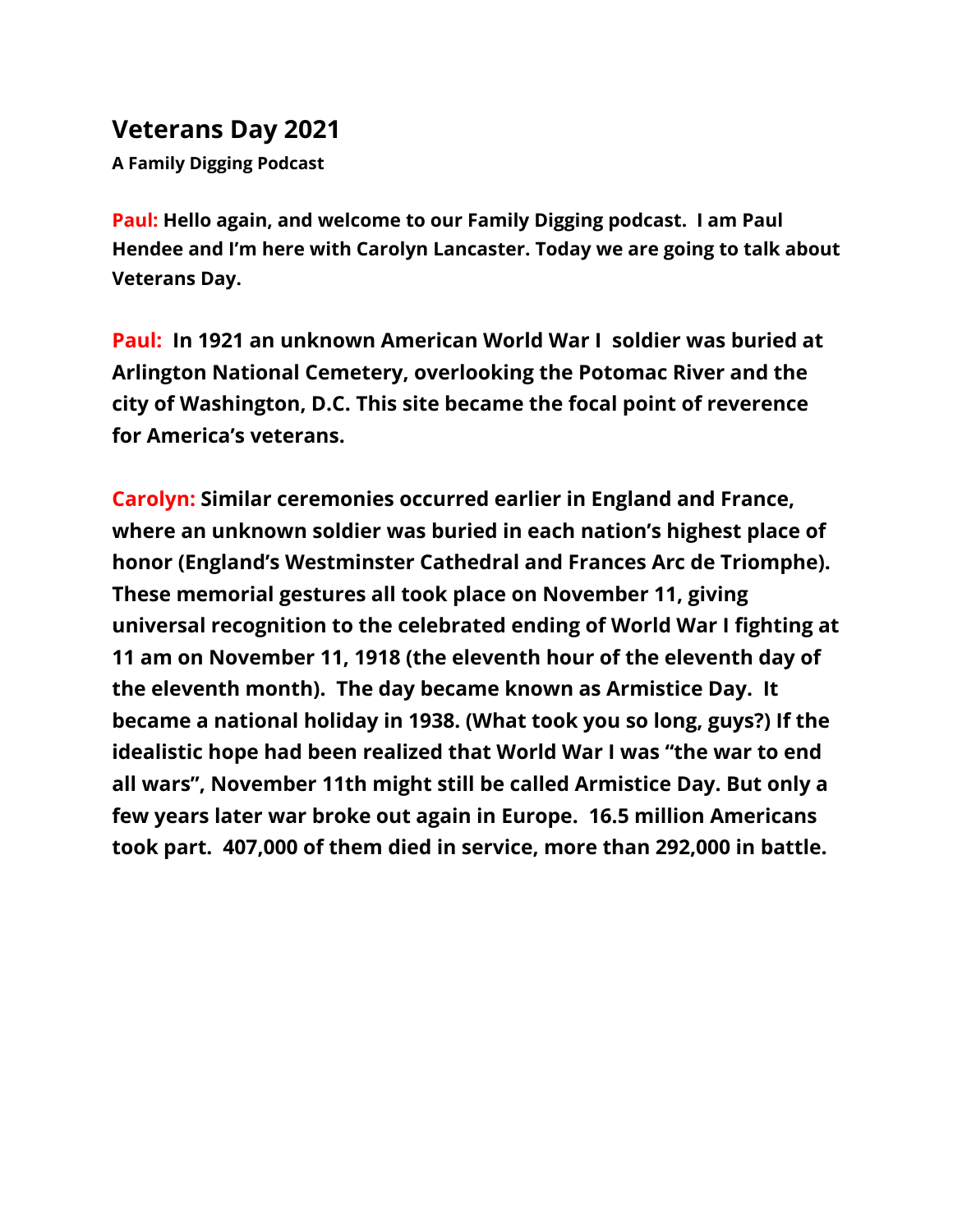**Paul: In 1947 a World War II veteran from Alabama named Raymond Weeks organized a "National Veterans Day", which included a parade and other festivities in Birmingham to honor ALL veterans. The event was held on November 11th, then designated Armistice Day. Later, U.S. Representative Edward Rees of Kansas proposed a bill that would change Armistice Day to Veterans Day. In 1954, Congress passed the bill that President Eisenhower signed proclaiming November 11th as Veterans Day. Raymond Weeks' local parade and ceremonies are now an annual event celebrated nationwide.**

**Carolyn: Memorial Day 1958, two more unidentified American war dead were brought from overseas and interred in the plaza next to the unknown soldier from World War I. One was killed in World War II and the other in the Korean War. In 1984, an unknown serviceman from the Vietnam War was placed alongside the others. In 1998, he was identified as Air Force 1st Lieutenant Michael Joseph Blassye, and his remains were removed for burial. To honor these men, symbolic of all Americans who gave their lives in all wars, an Army Guard, the 3rd US Infantry (The Old Guard), keeps day and night vigil.**

**Paul: The focal point for official national ceremonies for Veterans Day continues to be the memorial amphitheater built around the Tomb of the Unknowns. At 11 am on November 11th, a combined color guard representing all military services executes "Present Arms" at the Tomb. Each year the nation's tribute to its war dead is symbolized by the laying of a presidential wreath. The bugler plays "Taps". And the rest of the ceremony takes place in the amphitheater. (The history just given comes primarily from a US Department of Veterans Affairs paper on the origins of Veterans Day. We did shorten it somewhat.)**

**Pg 2**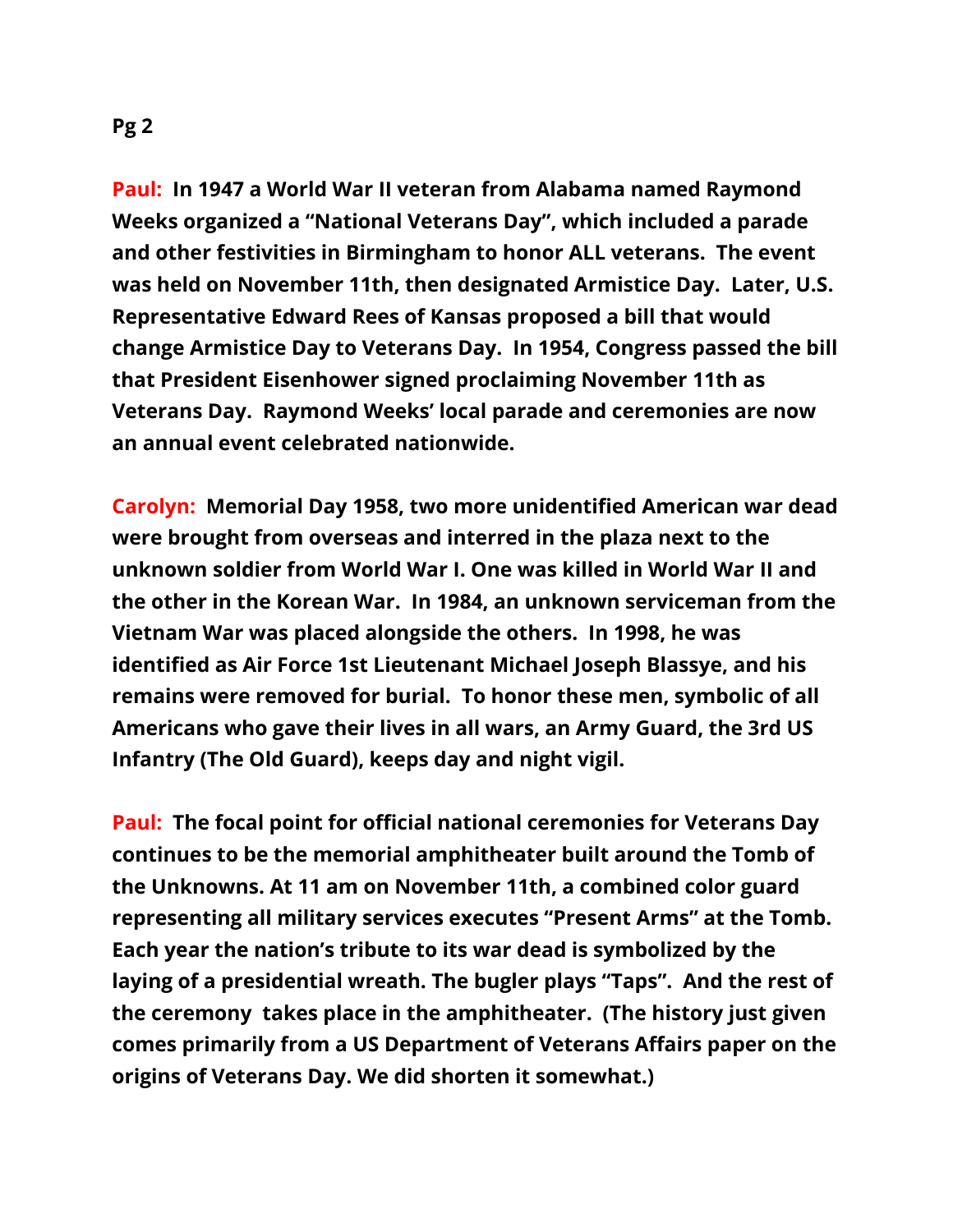## **Pg 3**

**Carolyn: 2021 marks the 100th anniversary of the Tomb of the Unknown Soldier being established. There will be a 9 am flyover and full honors procession honoring the centennial anniversary. At 10:30 am a prelude concert will be offered. The wreath laying is at 11 am at the Tomb, and the National Observance Program immediately follows at the Memorial Amphitheater, ending at noon.**

**Paul: If you plan to go to Arlington National Cemetery, be sure to go to their website to find the details you will need to know. The link is: <https://www.arlingtoncemetery.mil/Tomb100> . These ceremonies will also be live-streamed on Twitter (@ARLINGTONNATL #Tomb100) and at [https://www.Army.mil/tomb](https://www.army.mil/tomb)). Arlington's website also has a Resource section, which is interesting. And they have a new Education Program for all ages at <https://www.arlingtoncemetery.mil/Education> . We would be amazed if C-SPAN does not cover it as well on TV or YouTube.**

**Carolyn: President Biden has declared November as National Veterans and Military Families month. We have been mulling over how to honor our Military Families as well as our Veterans this year. What a teachable opportunity November 11th can be for all of us in 2021, especially for the children in military families! I was blessed to have been raised in a home where we were regularly exposed to teachable moments in history; it's a whole different thing than learning history just in school - much more impactful. If we want our children growing up to honor our veterans and their families, it behooves us to teach them.**